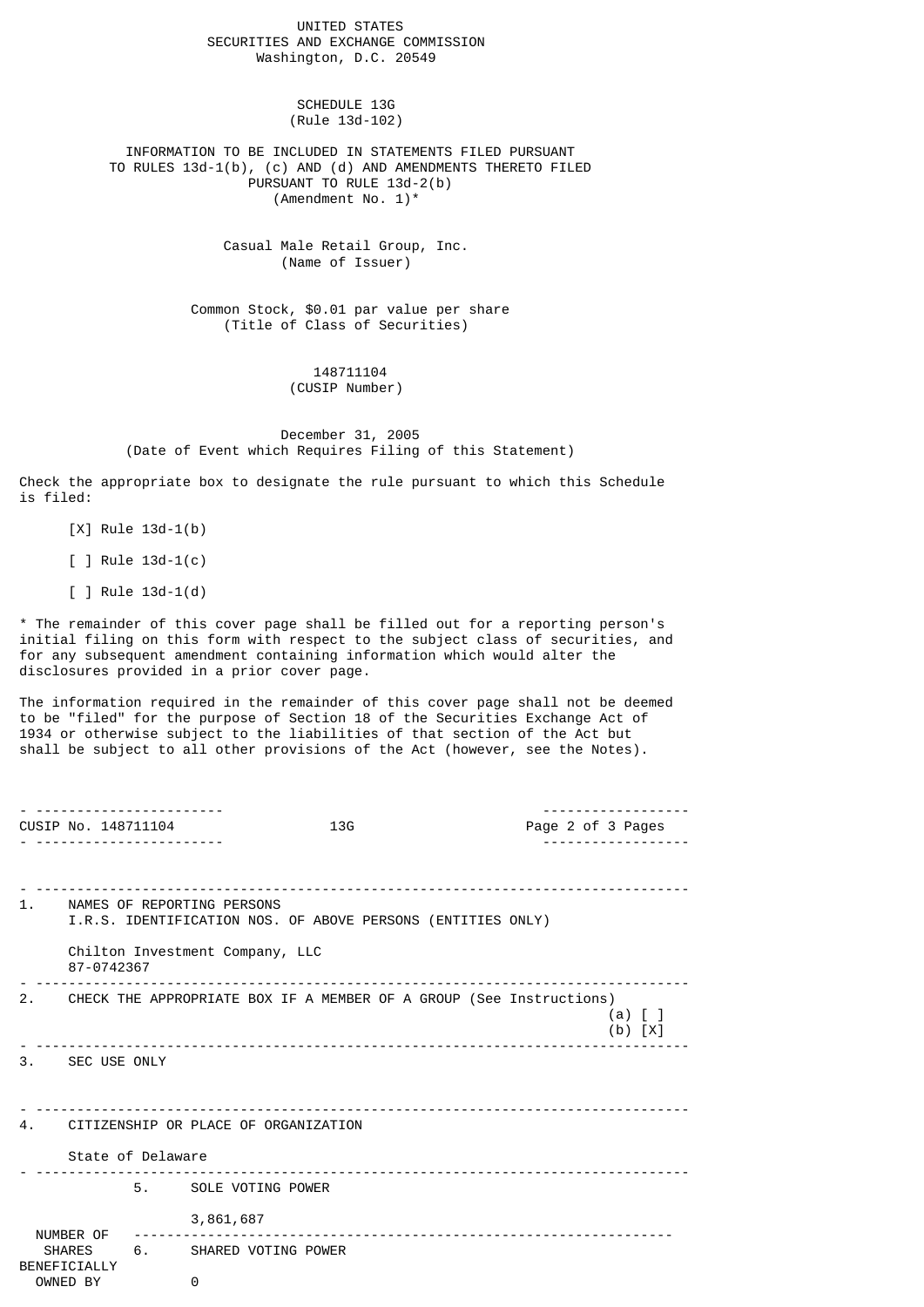| <b>EACH</b><br>REPORTING<br><b>PERSON</b><br><b>WITH</b>           |                                                                       | 7. SOLE DISPOSITIVE POWER<br>3,861,687 |                          |  |  |  |  |  |
|--------------------------------------------------------------------|-----------------------------------------------------------------------|----------------------------------------|--------------------------|--|--|--|--|--|
|                                                                    |                                                                       | 8.                                     | SHARED DISPOSITIVE POWER |  |  |  |  |  |
|                                                                    |                                                                       |                                        | $\Theta$                 |  |  |  |  |  |
| 9.<br>AGGREGATE AMOUNT BENEFICIALLY OWNED BY EACH REPORTING PERSON |                                                                       |                                        |                          |  |  |  |  |  |
|                                                                    | 3,861,687                                                             |                                        |                          |  |  |  |  |  |
| 10.                                                                | CHECK IF THE AGGREGATE AMOUNT IN ROW (9) EXCLUDES CERTAIN SHARES (See |                                        |                          |  |  |  |  |  |
|                                                                    | Instructions)                                                         |                                        |                          |  |  |  |  |  |
| 11.                                                                | PERCENT OF CLASS REPRESENTED BY AMOUNT IN ROW (9)                     |                                        |                          |  |  |  |  |  |
|                                                                    | 11.0%                                                                 |                                        |                          |  |  |  |  |  |
| 12.                                                                | TYPE OF REPORTING PERSON (See Instructions)                           |                                        |                          |  |  |  |  |  |
|                                                                    | IA                                                                    |                                        |                          |  |  |  |  |  |
|                                                                    |                                                                       |                                        |                          |  |  |  |  |  |